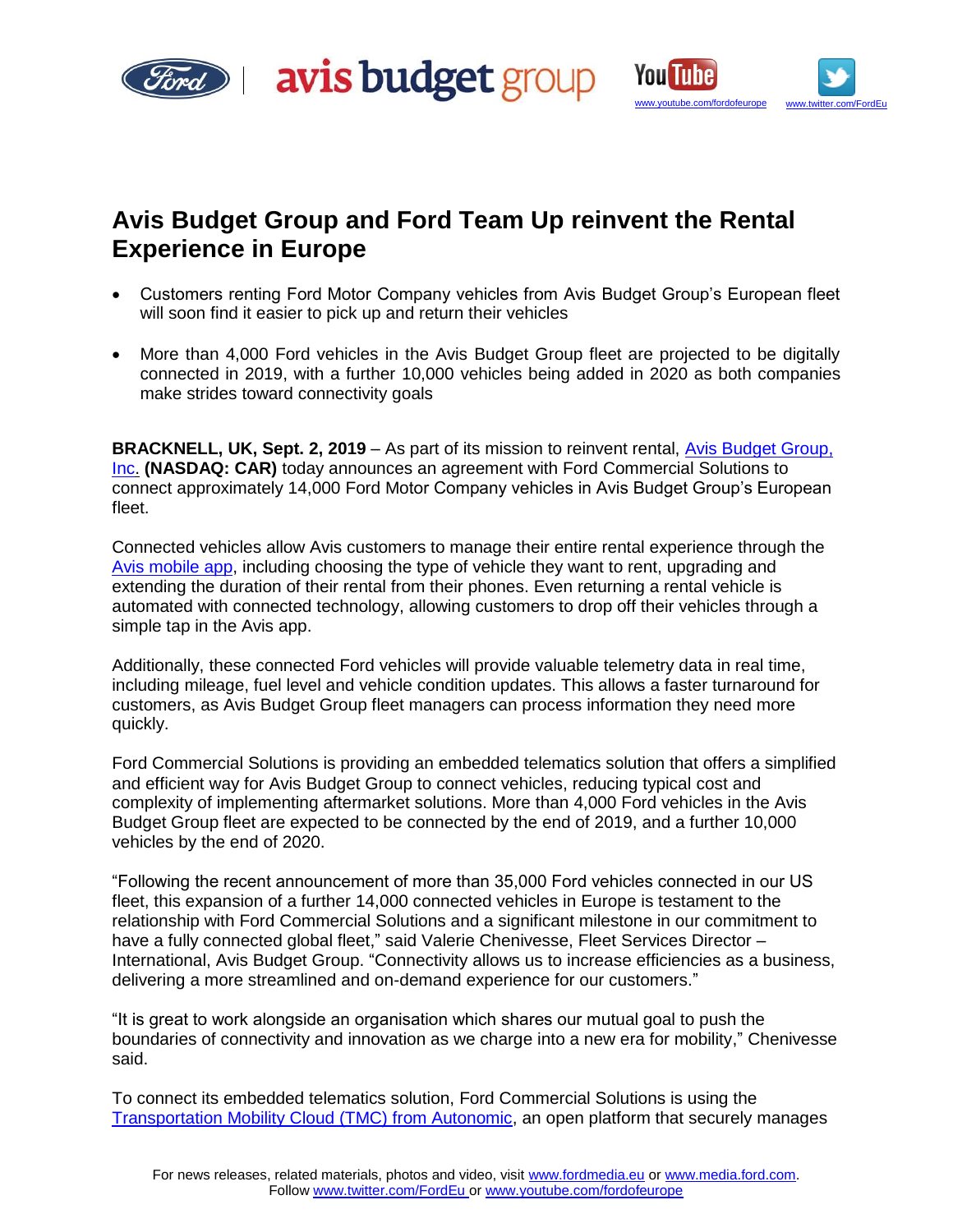information flow to and from vehicles' embedded modems. Through this partnership, Ford Data Services takes advantage of Ford vehicles' built-in connectivity and transfers data directly from vehicles to the TMC without the need for additional third-party hardware, management or installation downtime. The data is then easily relayed to the fleet owner's internal IT system or telematics service via the TMC – giving businesses easy access to valuable information that can improve their operations and the overall customer experience.

"Ford Data Services and the TMC make it possible to deliver real-time connectivity across a fleet, enabling new data collection and insights. These insights make daily operations more efficient for our partners and their customers," said Dave Phatak, director of Ford Commercial Solutions, Europe "We are thrilled to work with Avis Budget Group, whose commitment to a fully connected fleet matches ours as we deliver 100 per cent new vehicle connectivity in Europe by the end of 2020."

A business unit of Ford Smart Mobility LLC, Ford Commercial Solutions has one goal – to help fleets improve their operational effectiveness by offering OEM-grade data verified by Ford engineers, such as fuel use and vehicle health alerts. For more information on Ford Commercial Solutions, please visit [www.commercialsolutions.ford.com.](http://www.commercialsolutions.ford.com./)

# # #

## *About Ford Motor Company*

*Ford Motor Company is a global company based in Dearborn, Michigan. The company designs, manufactures, markets and services a full line of Ford cars, trucks, SUVs, electrified vehicles and Lincoln luxury vehicles, provides financial services through Ford Motor Credit Company and is pursuing leadership positions in electrification, autonomous vehicles and mobility solutions. Ford employs approximately 194,000 people worldwide. For more information regarding Ford, its products and Ford Motor Credit Company, please visit [www.corporate.ford.com.](http://www.corporate.ford.com/)*

*Ford of Europe is responsible for producing, selling and servicing Ford brand vehicles in 50 individual markets and employs approximately 50,000 employees at its wholly owned facilities and consolidated joint ventures and approximately 64,000 people when unconsolidated businesses are included. In addition to Ford Motor Credit Company, Ford Europe operations include Ford Customer Service Division and 20 manufacturing facilities (13 wholly owned facilities and seven unconsolidated joint venture facilities). The first Ford cars were shipped to Europe in 1903 – the same year Ford Motor Company was founded. European production started in 1911.*

### *Ford in Belgium & Luxemburg*

*Ford Belgium distributes Ford vehicles and Ford original parts in Belgium & Luxemburg, since 1922. Ford Lommel Proving Ground is the lead test facility for validation of all Ford models in Europe, with approximately 390 employees.*

### *About Avis Budget Group*

*Avis Budget Group, Inc. is a leading global provider of mobility solutions, both through its Avis and Budget brands, which have more than 11,000 rental locations in approximately 180 countries around the world, and through its Zipcar brand, which is the world's leading car sharing network, with more than one million members. Avis Budget Group operates most of its car rental offices in North America, Europe and Australasia directly, and operates primarily through licensees in other parts of the world. Avis Budget Group has approximately 30,000 employees and is headquartered in Parsippany, N.J. More information is available at [www.avisbudgetgroup.com.](http://www.avisbudgetgroup.com/)*